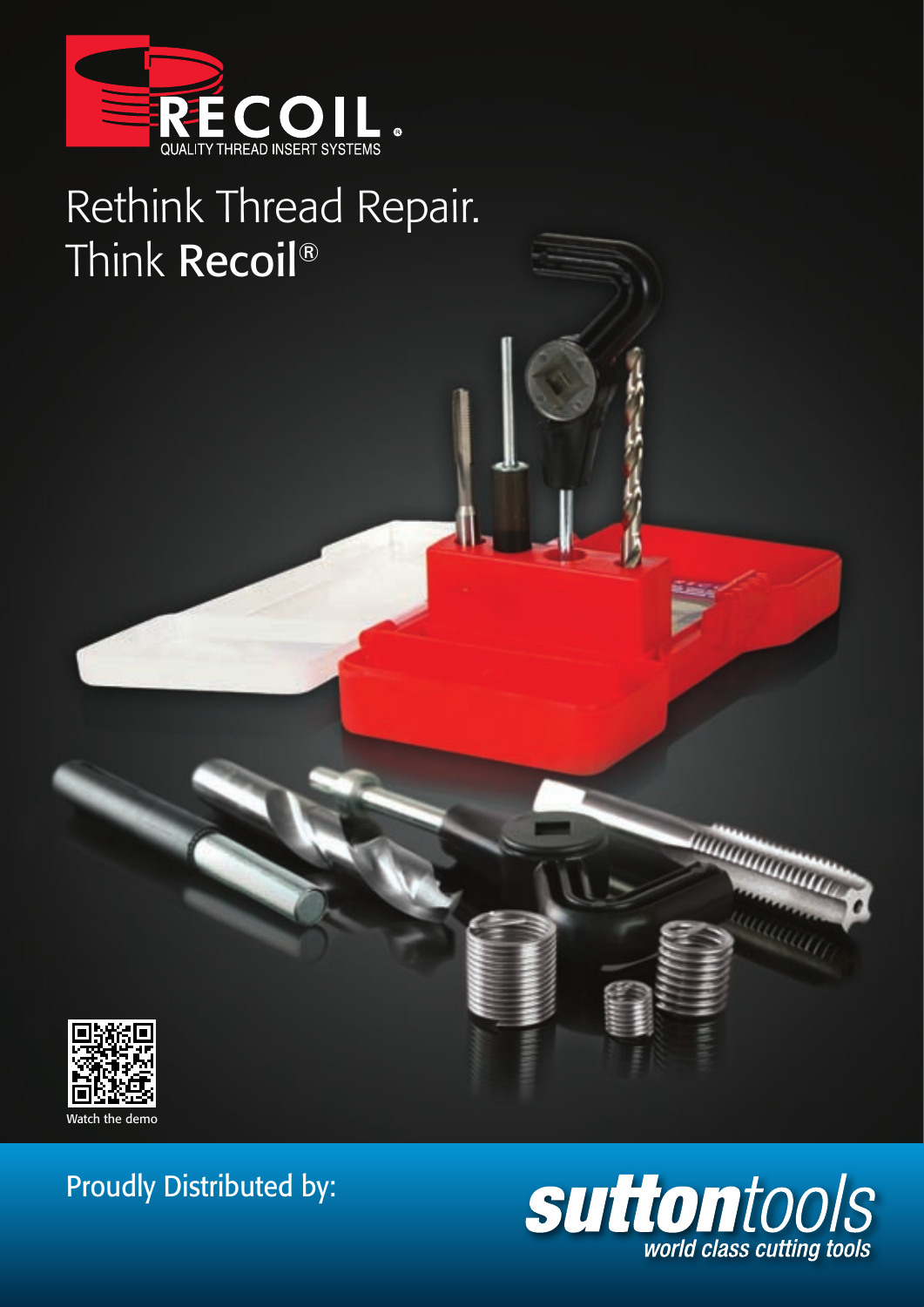# Recoil® Bringing versatility to a range of applications

Recoil® threaded inserts, installation tooling, taps, gauges, and thread-repair kits accommodate manufacturing and aftermarket applications in the automotive, aerospace, electronics, ship building, defence, power-generation, and transportation industries. Offering a wide variety of sizes, materials, finishes, and coatings, Recoil® brand products are versatile enough to fit a broad range of applications. Manufactured in all popular thread forms, Recoil<sup>®</sup> inserts are engineered in accordance with stringent quality standards, including AS 9100, ISO 9001, TS 16949, Boeing Certification, Mil Spec, and others. Recoil® products have been proven to deliver superior performance, durability, and value.

# How a Recoil® Insert Works

Recoil<sup>®</sup> inserts are rolled from high quality stainless steel wire with a diamond shaped cross section, wound to the shape of a spring thread. Once the insert is installed into a tapped hole, it provides a permanent and wear resistant thread in the parent material designed to be stronger than the original thread.

The inserts are greater in diameter than the corresponding tapped hole and compress as they are installed. This allows maximum surface contact area with the tapped thread, safely and permanently anchoring the inserts into place.

The insert's compensatory action shares the load over the entire bolt and hole, increasing holding or pull out strength. With a Recoil® insert in place, load and stress are more evenly distributed.

### Typical thread problems:

- ✘ Poor flank contact between bolt & parent thread
- ✘ Unequal distribution of bolt load over engaged threads
- ✘ Failure of threaded components when loaded

### Recoil® solutions:

- $\checkmark$  Greatly improved flank contact
- $\checkmark$  Equally distributed load over all tapped threads
- $\vee$  Reduced stress concentration for greater load bearing

# Where to use Recoil<sup>®</sup> Inserts

# **1 Original Equipment Manufacture**

Recoil<sup>®</sup> offers innovative manufacturers the opportunity to design high quality products using lighter weight metals as well as standard materials.

Recoil® inserts can be used in aluminium and magnesium alloys, carbon fibres and other materials to achieve stronger and more reliable threads than the parent material alone. Recoil<sup>®</sup> brand inserts are widely used by manufacturers in a variety of markets including the following:

- Automotive
- Electronic
- Aerospace
- Ship Building
- Defence
- Power Generation
- Transport
- Manufacturing Equipment

# 2 Repair

Wherever you encounter a damaged thread Recoil<sup>®</sup> provides:

- The quickest and simplest method of thread repair.
- A quality thread with superior holding power.
- The most cost-effective method of repair.
- A new thread in the original size.
- A thread generally stronger than the original.





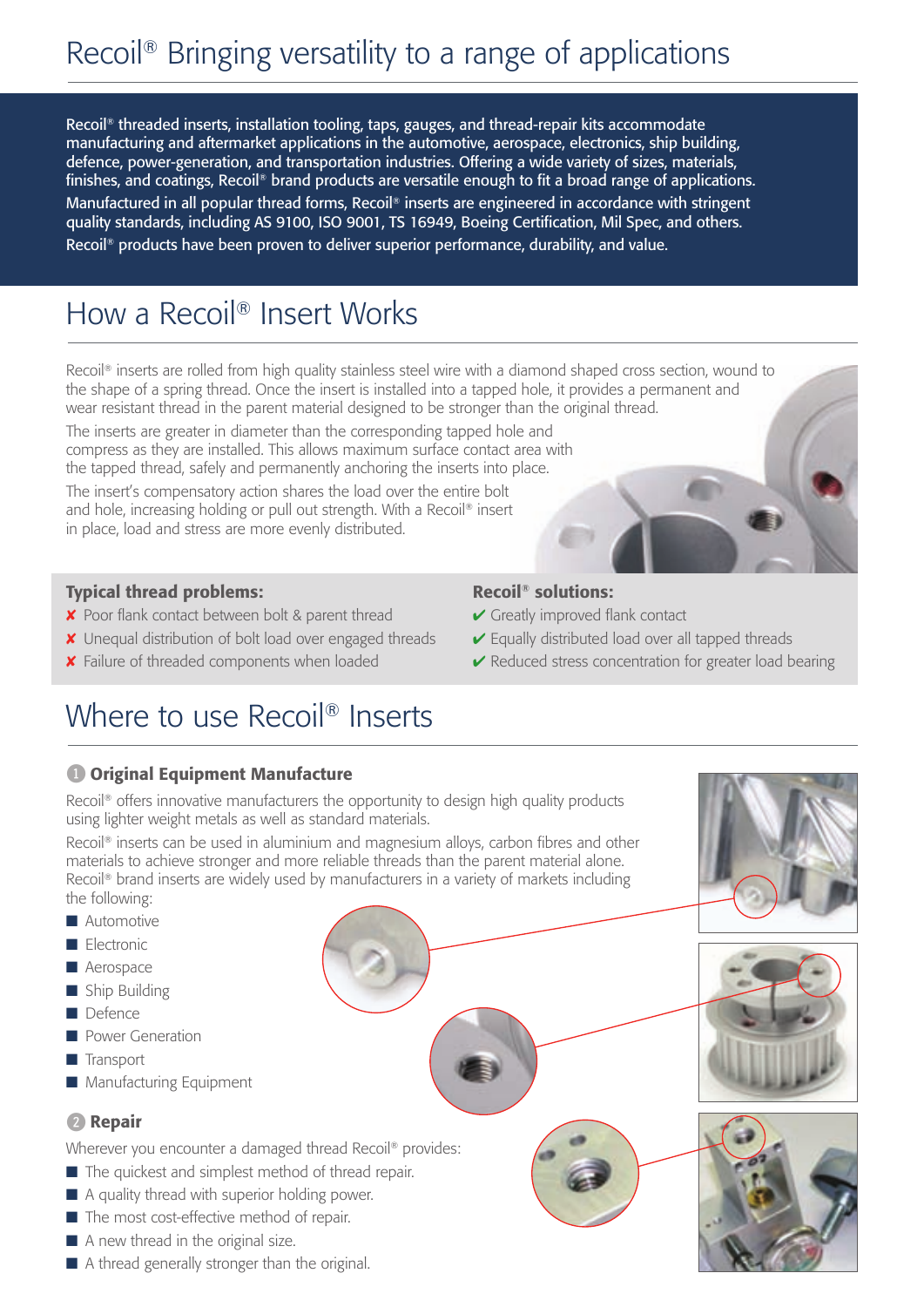# How to install Recoil® Inserts





Wind insert in with light downward

**6 TANG REMOVAL:** 

pressure until 1/4 to 1/2 turn below the surface.

Do not attempt to twist tang off with tool. Lift tool from tang, turn tool 90° and tap down sharply. Use tang break-off tool where supplied. For spark plug and large fine thread inserts, use long nose pliers



Recoil® Wire Thread Inserts



Recoil® Tang Break Tool

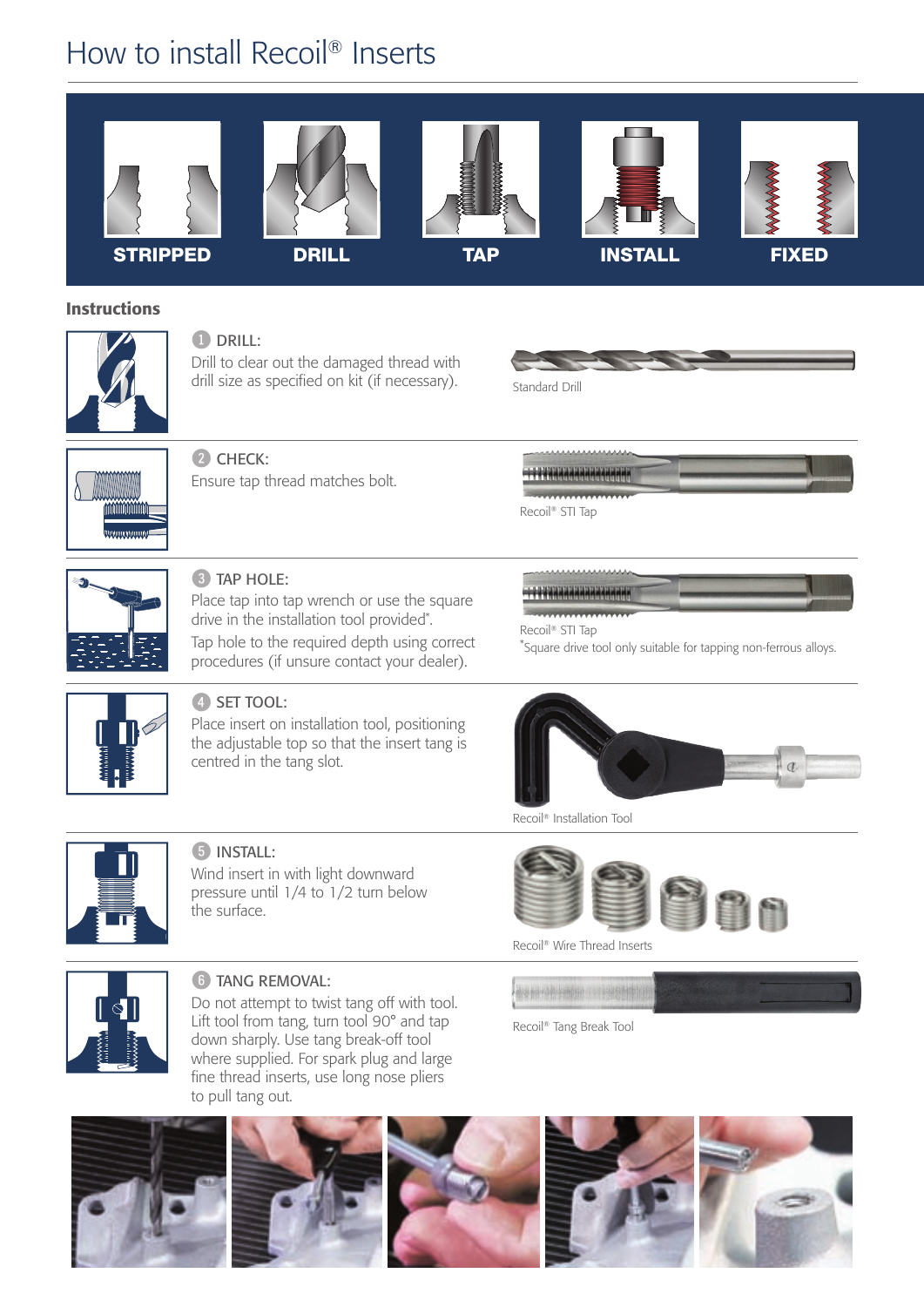# Recoil® Products



### Wire Thread Inserts

Recoil® helically wound wire thread inserts can be used to strengthen threads, giving applications a longer life. With a Recoil® insert installed, a more even distribution of load and stress can be achieved. Each insert sharing the load over the entire bolt and hole, improving holding or pull out resistance. Recoil® inserts are made of type 304 stainless steel wire rolled into a diamond shape cross-section.

Also available: Inconel, Nimonic 90, Nitronic 60, Phosphor Bronze and type 316 Stainless Steel.

Available depths: 1D, 1.5D, 2D, 2.5D, 3D



#### Keyserts

Keyserts are designed to repair damaged threads or for use in original equipment, and provide easy installation and versatility. Featuring a key-locking action that prevents rotation due to vibration or torsion, commercial-grade Keyserts can be used in a wide range of materials and applications. Keyserts are available in carbon and stainless steel, and are supplied in thin wall and heavy duty styles.

> Note: Keyserts are not recommended for use in brittle materials, such as cast iron or plastic

Typical Applications

- Trucks, RV's
- Machinery, Small Engines
- Moulds, Tool and Die
- MRO Tasks



### Manual Installation Tool

The manual installation tool is the most practical and simple to use for general applications. This tool may be used to install 1D through to 3D length inserts. Featuring an adjustable collar to suit 1D - 3D inserts, and a square drive for tapping.



#### Manual Tang Break Tool

The Recoil® manual Magnetic Tang Break tool is suitable for low volume tang removal and is used for insert sizes up to M12 or 1/2". The magnet embedded in the tip allows for easy retrieval of the tang. For tang removal, simply insert the tool onto the tang, then push downward with a sharp blow.



### Recoil® Thread Gauges

Recoil® gauges measure the tapped hole to ensure optimum insert performance once installed. Thread gauging is recommended wherever precision threads are required. If the finished tapped hole gauges satisfactorily, the installed insert will be within the thread tolerance.



#### Recoil® Insert Taps

Recoil® taps differ from standard taps dimensionally and only Recoil® Screw Thread Insert (STI) Taps are suitable for use with Recoil® wire thread inserts. They have a larger diameter but the same pitch as a standard tap in order to accommodate the wire insert.



#### Insert Extraction Tool

Should inserts need to be removed, the use of the Recoil® extraction tool is recommended. Extraction tools are simple and easy to use. As correct positioning will make the extraction easier, the tool should be turned 90° from the start of the coil allowing easy winding out of the insert. If the extraction tool is not gripping the insert, the edges can be resharpened.



Recoil® taps are available with taper, intermediate, and bottoming leads.

Also available:

- Pilot nose taps For spark plug applications
- Machine taps For high volume production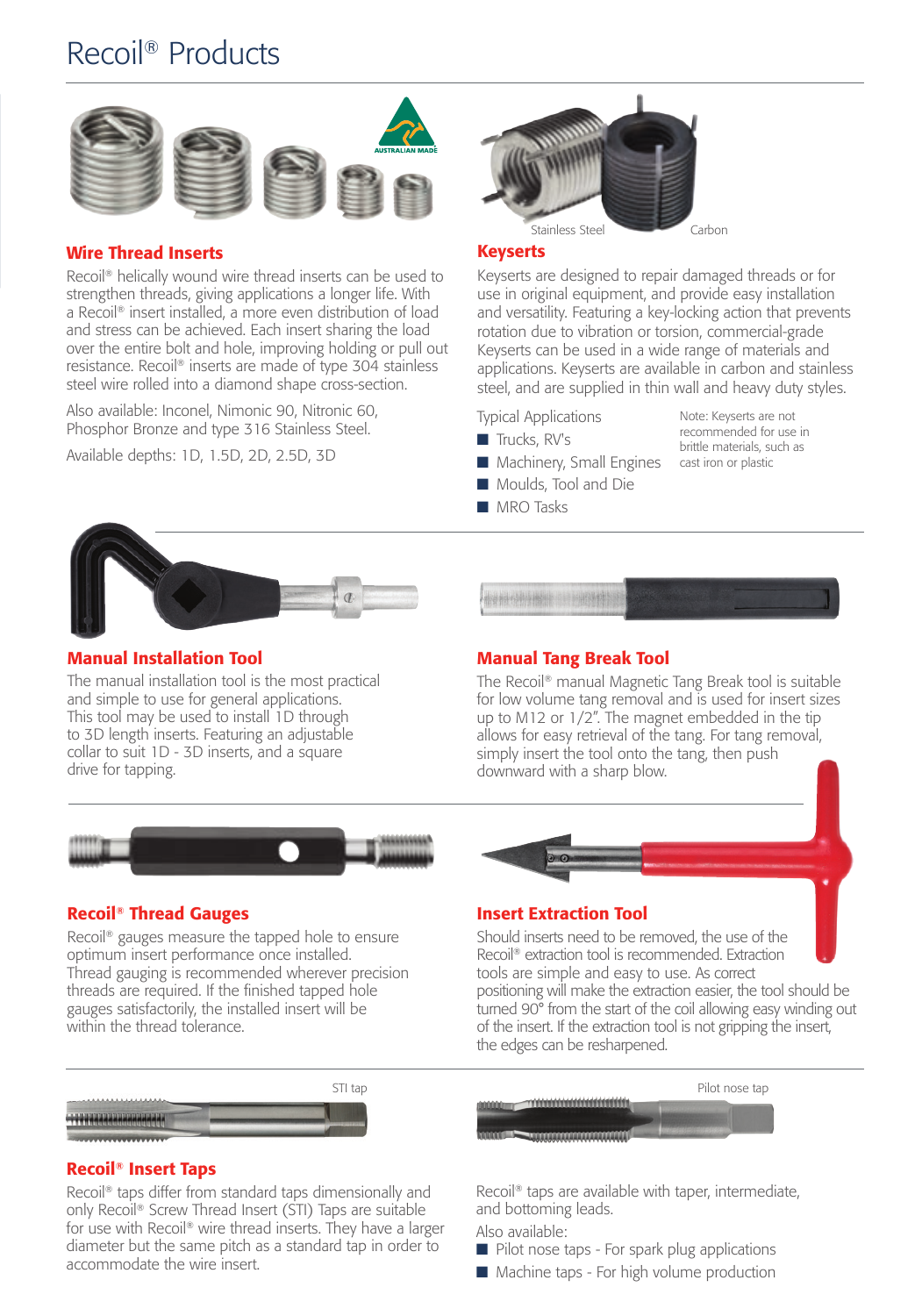# Recoil® Trade Series Kits



## Thread Repair Kits

Everything you need for complete thread repair in one handy case. Trade Series Kits include only the best quality HSS taps which make them suitable for aluminium, magnesium, cast iron and most machinable steels.

#### Contents:

- HSS Drill Bit<sup>\*</sup>
- HSS Intermediate STI Tap
- Thread Inserts
- Installation Tool
- Magnetic Tang Removal Tool\*
- Installation instructions

\*Included only on sizes M2-M12 & #2-1/2"



### Spark Plug Kit

Spark Plug Kits contain special inserts for spark plug repair with metric thread forms and imperial length measurements including 3/8 and 3/4.

The Pilot Nose Taps have accurate self alignment, eliminating the need for drilling. This kit provides an inexpensive repair of spark plug ports without replacing cylinder heads and is available to repair spark plugs in diameters including M10, M12, M14 and M18.

#### Contents:

- HSS STI Pilot Nose Tap
- Thread Inserts
- Installation Tool
- Easy to follow instructions



### Range Kits

Recoil® Range Kits contain a selection of Recoils® most popular sizes. It provides you with an all-in-one workshop solution for multi-diameter thread repairs. It's ideal for garages and other workshops where thread repairs are often undertaken.

#### Contents:

- HSS Drill Bits
- HSS Intermediate STI Taps
- Thread Inserts
- Installation Tool
- Magnetic Tang Removal Tool
- Installation instructions